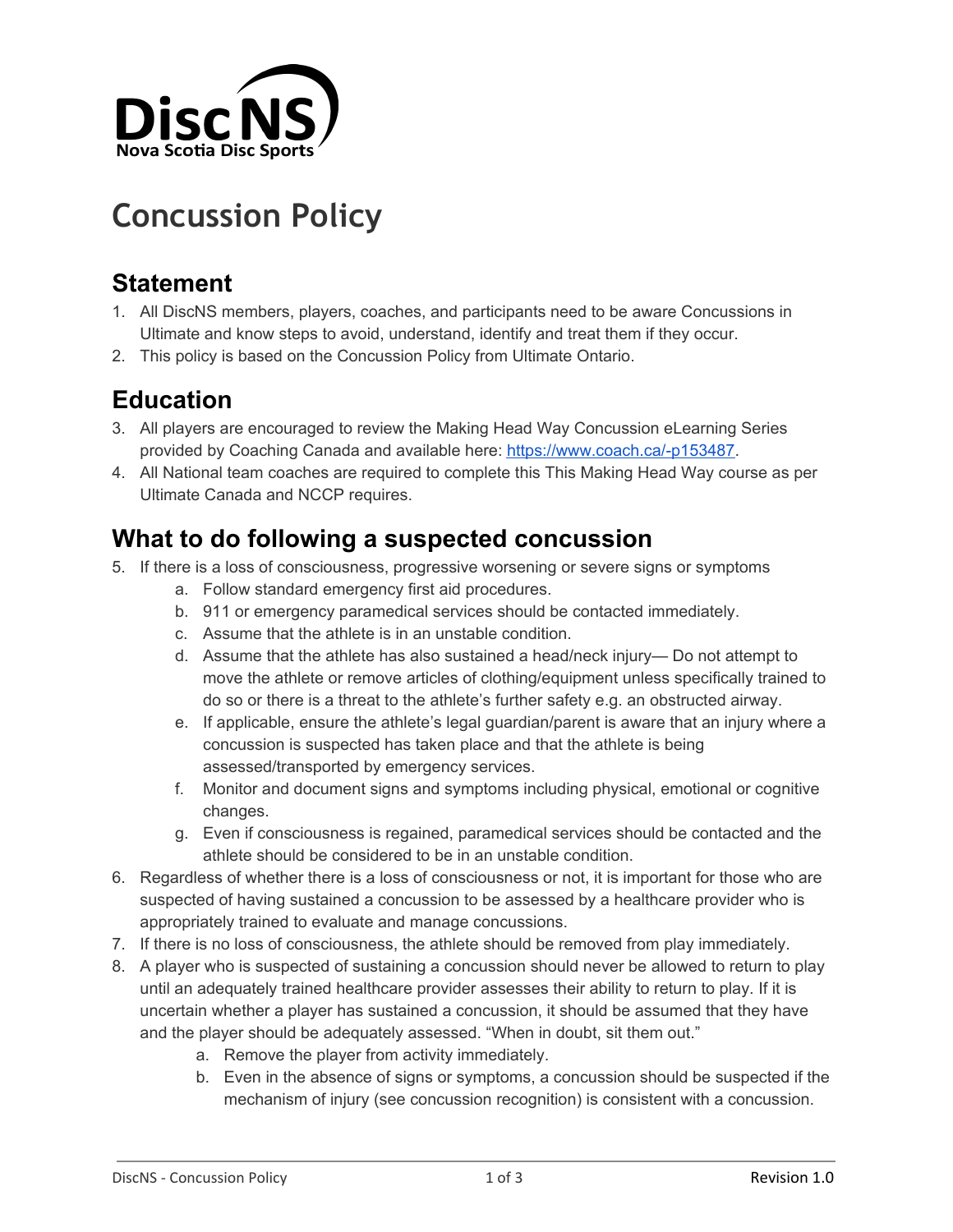Remember that signs and symptoms of a concussion can occur hours to days following a concussion injury.

- c. Do not administer medication unless the player's condition requires it (e.g. insulin for diabetics).
- d. Contact the player's emergency contact/parent/guardian and inform them that the player needs to be assessed by an adequately trained healthcare practitioner.
- e. Stay with the injured player until an emergency contact/parent/guardian arrives.
- f. Monitor and document all physical, emotional or cognitive changes.
- g. If applicable, ensure a parent/guardian is aware that they must inform the coach, administrator or supervisor of the player's condition (concussed or not concussed) before returning to play (see return to play).

#### **Responsibility of Coach, Administrator and/or Supervisor**

9. If a participant has been identified as having a suspected concussion, it is the responsibility of coach, administrator and/or supervisor of that activity to notify all affected parties including the participant, a parent/guardian (when appropriate) as well as other coaches, administrators and/or supervisors of the suspected concussion. At this point the individual should not participate in any physical activity until he/she has visited a healthcare practitioner. Additionally, parents/guardians should contact the school principal of a child/youth under 18 to inform them that the child/youth is suspected of having a concussion.

# **Return to Play**

- 10. The decision of when an athlete should return to play following a concussion is one that should be made in consultation with a healthcare professional. While most concussions resolve, it has been generally accepted that early return to play may put athletes at an increased risk of further injury or may delay healing effects.
- 11. While specific rehabilitation methods and goals are outside the scope of this document, it is helpful for coaches, trainers, parents and athletes to understand that an athlete's return to play should be gradual and follow a stepwise progression. The Return to Play (RTP) protocol has been adapted from the Consensus statement on concussion in sport: the 4th International Conference on Concussion in Sport held in Zurich, November 2012.
- 12. The Associations RTP protocol consists of 6 steps. There must be a minimum of 24 hours before each step is assessed although this could be considerably longer than 24 hours. Oversight should be provided by a healthcare professional. The athlete spends, at the minimum, 24 hours at each stage.
- 13. The 6 steps are as follows
	- 1. No activity, complete rest. Once the athlete is asymptomatic, they proceed to level two.
	- 2. Light aerobic exercise such as walking or stationary cycling, no resistance training. Performing step two without symptoms allows the athlete to proceed to level three. If symptoms return, the athlete moves back one stage then continues.
	- 3. Sport specific training (e.g. running and jumping in ultimate), progressive addition of resistance training at steps three or four. Performing step three without symptoms allows the athlete to proceed to level four.
	- 4. Non-contact training drills. Performing step four without symptoms allows the athlete to proceed to level five.
	- 5. Full contact training after medical clearance. Performing step five without symptoms allows the athlete to proceed to level six.
	- 6. Game play.